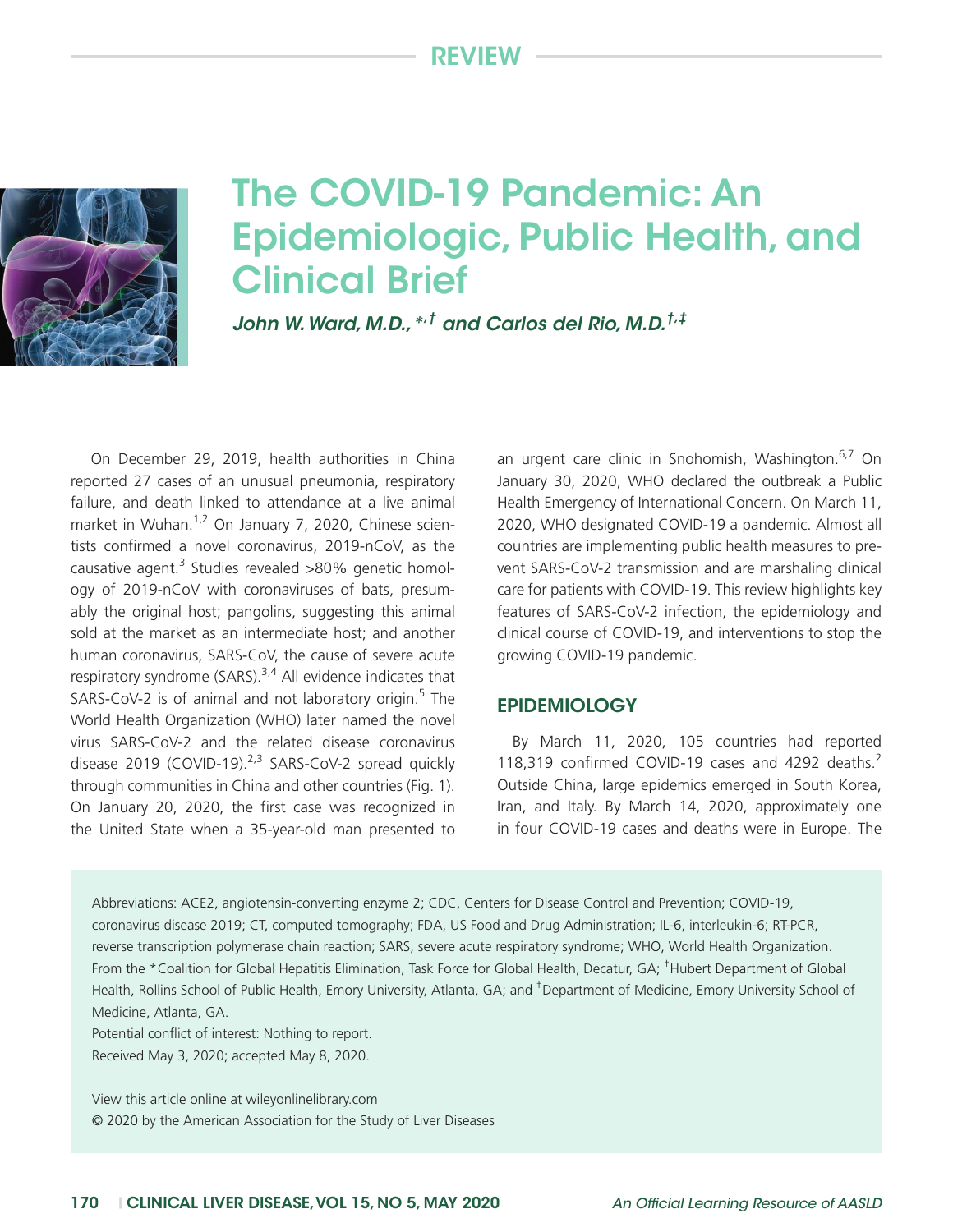

**FIG 1** Chronology of the COVID-19 pandemic.

US epidemic accelerated, with cases doubling every 6 to 7 days.<sup>7</sup> By March 29, 2020, more than 100,000 persons had COVID-19 in the United States, the largest burden of COVID-19 globally. $2^{7}$  As of April 29, 2020, the COVID-19 pandemic has grown to more than 3 million confirmed cases and more than 206,000 deaths in 179 countries. The United States now has more than 1 million cases (33%) and more than 50,000 deaths  $(25\%)^{2,7}$  The potential is high for large COVID-19 epidemics in Brazil, Russia, India, and many African countries.

SARS-CoV-2 is transmitted directly through inhalation or mucosal surface exposure to an infected person's respiratory droplets or indirectly when touching the face after contact with contaminated objects. $2,4,7$  SARS-CoV-2 can remain viable on environmental surfaces for up to 72 hours.<sup>8</sup> SARS-CoV-2 is highly infectious with an R0 of approximately 2.2 to 3.0, meaning each infected person will infect about two to three other persons.<sup>7</sup> Large COVID-19 outbreaks have occurred in health care facilities, households, cruise ships, religious services (e.g., funerals), and other large gatherings<sup>1,2,7</sup> Individuals can transmit SARS-CoV-2 before, during, and after symptomatic disease. As many as half of individuals with SARS-CoV-2 infection have no symptoms.<sup>7</sup>

#### CLINICAL PRESENTATION

Similar to SARS-CoV, SARS-CoV-2 binds to angiotensin-converting enzyme 2 (ACE2) receptors for entry via endocytosis into alveolar epithelial cells, as well as other cells with ACE2 receptors in the heart, gastrointestinal

tract, and kidneys.2,4 COVID-19 results from SARS-CoV-2 replication, causing early cell death (i.e., apoptosis) and provoking a storm of proinflammatory cytokines (e.g., interleukin-6 [IL-6]) disrupting alveolar walls with resulting fluid accumulation in alveoli.<sup>4</sup>

The incubation period from infection to onset of COVID-19 disease is typically 5 to 7 days (range 1-14 days).  $1,2,7$  The most common symptoms of COVID-19 are fever and nonproductive cough (Table 1). $1,4,7,9$  The Centers for Disease Control and Prevention (CDC) recently added anosmia and ageusia, the loss of smell and taste, as COVID-19 symptoms.<sup>7</sup> Laboratory findings are remarkable for a normal leukocyte count, lymphopenia, and elevated C-reactive protein.<sup>1,6,8</sup> Most hospitalized patients with COVID-19 have a bilateral ground-glass appearance on chest computed tomography (CT) scan consistent with viral pneumonia.

Today, reverse transcription polymerase chain reaction (RT-PCR) is the COVID-19 diagnostic test.<sup>2,7</sup> RT-PCR sensitivity is highest for testing bronchial alveolar lavage fluid (93%) and declines for sputum (72%) and nasal swab (63%) specimens.10 COVID-19 diagnosis might require repeat testing.<sup>2,7</sup> Serological tests to detect SARS-CoV-2 IgM and IgG antibodies are available. However, because of test sensitivity and other quality concerns, the US Food and Drug Administration (FDA; [https://www.fda.gov](http://www.fda.gov)) advises current serological tests are best used for surveillance and research, and not as the sole basis for COVID-19 diagnosis.

COVID-19 is commonly a mild disease. Of the first 72,314 COVID-19 disease reported in China, 81% had no or mild pneumonia, 21% had severe dyspnea and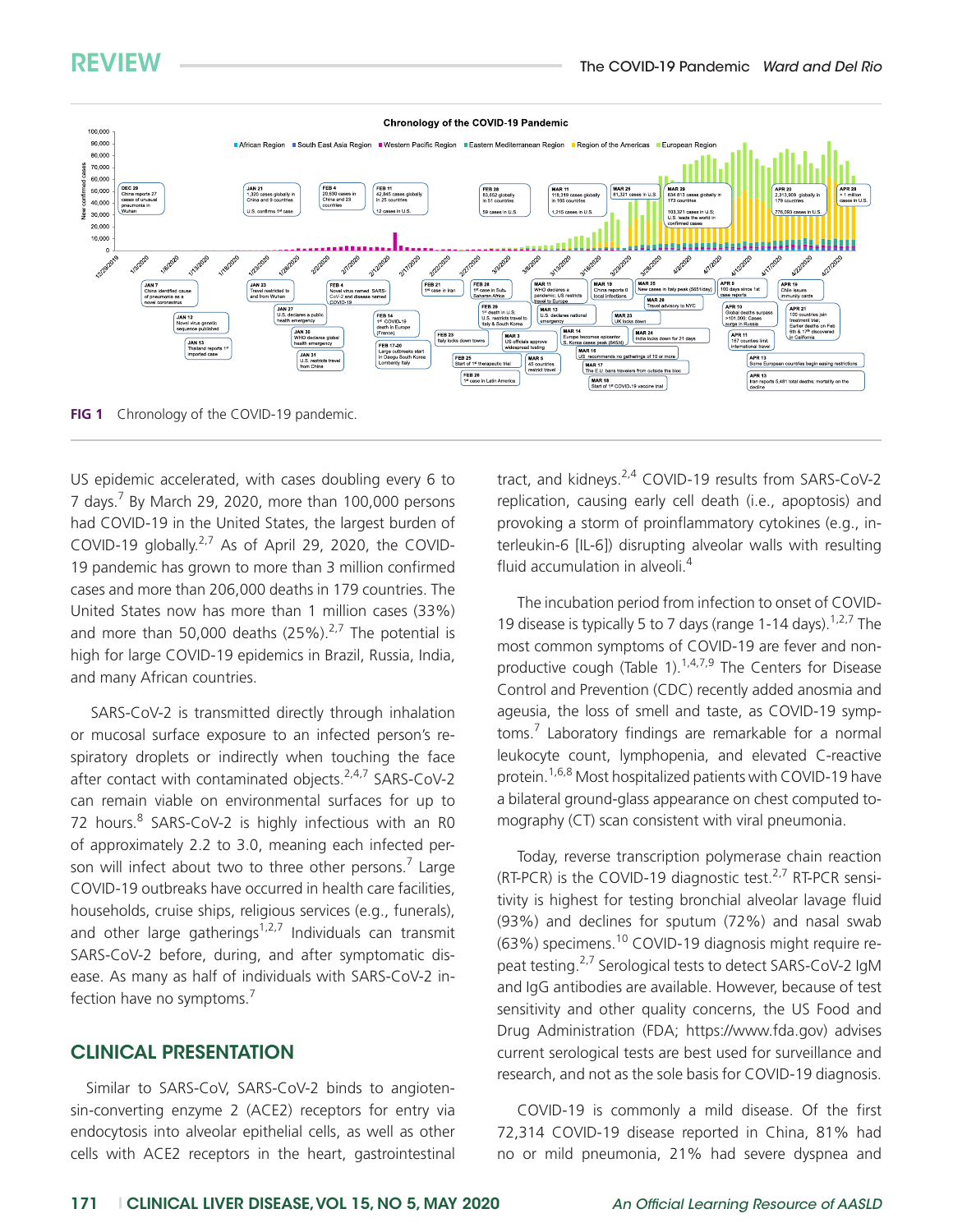radiological evidence of pulmonary disease, and 5% progressed to SARS.<sup>1</sup> Individuals can be ill for a week or longer before experiencing severe symptoms.

The risk for severe COVID-19 disease is highest for men, older adults, and patients with certain comorbidities. In the United States, 80% of reported COVID-19–related deaths are among people aged  $\geq 65$  years.<sup>7,9,11</sup> Deaths are rare among persons <24 years of age.<sup>1,7,11</sup> In the United States, most hospitalized patients with COVID-19 have

## TABLE 1. CLINICAL FEATURES OF COVID-19 IN WUHAN AND MULTIPLE OTHER LOCATIONS IN **CHINA**

| <b>Clinical Features</b>                                | Wuhan,<br>China | Multiple<br>Locations, China |
|---------------------------------------------------------|-----------------|------------------------------|
| Number of patients                                      | 10.999          | 3.062                        |
| Symptoms                                                |                 |                              |
| Fever                                                   | 89%             | 80%                          |
| Cough                                                   | 68%             | 63%                          |
| Expectoration                                           | 34%             | 42%                          |
| Dyspnea                                                 | 19%             | 34%                          |
| Fatigue/Myalgia                                         | 38%             | 46%                          |
| Headache                                                | 14%             | 15%                          |
| Nausea/Vomiting                                         | 5%              | 10%                          |
| Diarrhea                                                | 4%              | 13%                          |
| Laboratory results                                      |                 |                              |
| Leukocytes in normal range                              | 94%             | 70%                          |
| Lymphopenia                                             | 83%             | 57%                          |
| Increased C-reactive protein                            | 61%             | 74%                          |
| Alanine aminotransferase above upper<br>limit of normal | 21%             | 29%                          |
| Imaging                                                 |                 |                              |
| Abnormal chest CT                                       | 86%             | 89%                          |
| Bilateral infiltrates (ground glass)                    | 56%             | 76%                          |
| Acute respiratory distress syndrome                     | 6%              | 20%                          |
| Mortality                                               | 1.4%            | 6%                           |

Data are from Guna et al.<sup>1</sup> and Centers for Disease Control and Prevention.7

comorbid conditions, including obesity, hypertension, diabetes, and cardiovascular disease<sup>7,11</sup> (Table 2). Although listed by the CDC as a comorbid condition associated with severe COVID-19, chronic liver disease, including cirrhosis, has not been a common comorbidity associated with hospitalization in the United States (Table 2). The high prevalence of comorbid conditions can explain, in part, African Americans' increased risk for hospitalization with COVID-19 disease.<sup>5</sup> Variable comorbidity prevalence contributes to differences in national COVID mortality. Globally, crude fatality rates for COVID-19 range from 0.2% in Singapore, to 2.0% to 3.0% in South Korea and Germany, to 4.3% for the United States, and to 10% to 13% in Spain, Italy, and the United Kingdom.<sup>2,5</sup>

The search for effective therapies and a vaccine is occurring at a remarkable pace, with at least 29 studies of therapeutic agents and 5 studies of candidate vaccines registered on ClinicalTrials.org ([https://www.clinicaltrials.](https://www.clinicaltrials.gov) [gov](https://www.clinicaltrials.gov)). On May 1, 2020, the FDA granted Emergency Use Authorization of remdesivir, a broad-spectrum antiviral nucleotide prodrug for treatment of severe COVID-19. Studies of monoclonal antibodies against IL-6 and hyperimmune immunoglobulin are in progress. Following reports of serious cardiac arrythmias, the FDA cautioned clinicians of prescribing hydroxychloroquine or chloroquine for treatment of COVID-19. A safe and effective vaccine, if successfully developed, probably will not be available for 12 to 18 months.

#### **PREVENTION**

In the absence of a vaccine, prevention is composed of a combination of nonpharmacological interventions

#### TABLE 2. COMORBIDITIES AMONG PERSONS WITH COVID-19 DISEASE, UNITED STATES

| Condition              | United States*   |              |                       | New York City |
|------------------------|------------------|--------------|-----------------------|---------------|
|                        | Not Hospitalized | Hospitalized | <b>Intensive Care</b> | Hospitalized  |
| Patients               | 5143             | 1037         | 457                   | 5700          |
| One or more condition  | 27%              | 71%          | 78%                   | 88%           |
| Obesity                |                  |              |                       | 42%           |
| Hypertension           |                  |              |                       | 57%           |
| Diabetes mellitus      | 6%               | 24%          | 32%                   | 34%           |
| Cardiovascular disease | 5%               | 23%          | 29%                   | 18%           |
| Chronic renal disease  | 1%               | 9%           | 12%                   | 0.6%          |
| Chronic liver disease  | 1%               | 1%           | 2%                    | 9%            |
| Immunocompromised      | 3%               | 6%           | 9%                    | 2%            |
| Mortality              |                  |              |                       | 21%           |
| Total                  |                  |              |                       | 21%           |
| 1 Comorbidity          |                  |              |                       | 88%           |

\*Based on data from the CDC for all 50 states and territories. Otherwise, data are Richardson et al.11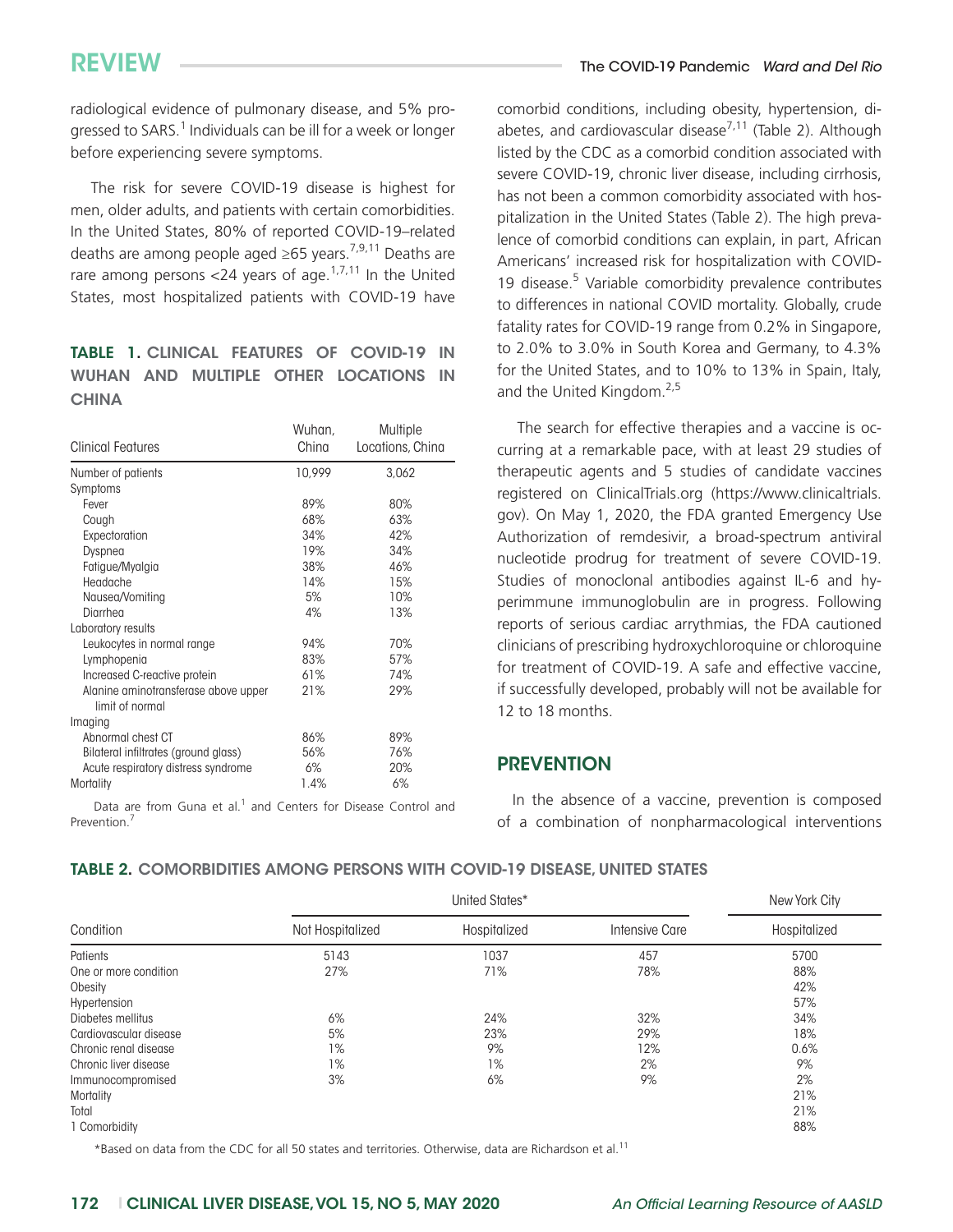#### TABLE 3. PREVENTION MEASURES TO REDUCE RISKS FOR COVID-19, PRIORITY POPULATIONS FOR TESTING, AND INFORMATION RESOURCES

| Prevention measures  | • Practice good hygiene                                                                                                                  |
|----------------------|------------------------------------------------------------------------------------------------------------------------------------------|
| to reduce risks for  | $\circ$ Wash hands often for >20 seconds with soap and water or 60% alcohol sanitizer                                                    |
| COVID-19             | $\circ$ Avoid touching eyes, nose, and mouth with unwashed hands                                                                         |
|                      | $\circ$ Sneeze or cough into a tissue or inside of the elbow                                                                             |
|                      | o Disinfect surfaces and used items frequently with soap and water and Environmental Protection Agency-registered household disin-       |
|                      | fectants or bleach solution (4 teaspoons [20 mL] bleach per quart [or 1 L] water)                                                        |
|                      | • Limit close social contact                                                                                                             |
|                      | ○ Learn signs and symptoms of COVID-19, and follow local disease trends                                                                  |
|                      | $\circ$ Stay home as much as possible, particularly persons who are ill, older (>65 years) adults, and those at risk for severe COVID-19 |
|                      |                                                                                                                                          |
|                      | o Persons who are ill, call a health care provider                                                                                       |
|                      | $\circ$ Consider 2-week supply of medications, food, and other essentials                                                                |
|                      | ○ When out in public, keep social distance of at least 6 feet and wear a cloth face cover                                                |
|                      | ○ Avoid gatherings of >10 persons                                                                                                        |
|                      | ○ Work or attend school from home                                                                                                        |
|                      | ○ Avoid unnecessary travel                                                                                                               |
|                      | ○ Avoid visits to nursing homes or long-term retirement facilities                                                                       |
|                      | • Protect patients and health care workers                                                                                               |
|                      | ○ Reduce facility risks: screen for COVID-19 symptoms on entry; reduce visits; practice telemedicine                                     |
|                      | $\circ$ Isolate symptomatic patients as soon as possible                                                                                 |
|                      | ○ Protect health care personnel with recommended infection-control procedures                                                            |
| Recommended testing  | • Hospitalized patients                                                                                                                  |
| in consultation with | • Persons with symptoms of COVID-19                                                                                                      |
| health care provider | o Health care facility workers                                                                                                           |
|                      | o Patients in long-term care facilities                                                                                                  |
|                      | $\circ$ Patients >65 years of age                                                                                                        |
|                      | $\circ$ Patients with underlying conditions with symptoms                                                                                |
|                      | $\circ$ First responders                                                                                                                 |
|                      | • Critical infrastructure workers and others with symptoms                                                                               |
|                      | • Health care facility workers and first responders                                                                                      |
|                      | • Persons mildly ill in communities with high numbers of COVID-19 hospitalizations                                                       |
| Good information     | Centers for Disease Control and Prevention: https://www.cdc.gov/coronavirus/2019-ncov/index.html                                         |
| resources            | World Health Organization: https://www.who.int/emergencies/diseases/novel-coronavirus-2019                                               |
|                      | Infectious Disease Society of America: https://www.idsociety.org/public-health/COVID-19-Resource-Center/                                 |
|                      | American Association for the Study of Liver Diseases: https://www.aasld.org/about-aasld/covid-19-resources                               |
|                      | European Association for the Study of the Liver: https://easl.eu/covid-19-and-the-liver/                                                 |
|                      | European Centre for Disease Control and Prevention: https://www.ecdc.europa.eu/en/covid-19-pandemic                                      |
|                      | The Society for Healthcare Epidemiology of America: https://www.shea-online.org/                                                         |

for suppression of transmission to R0 <1 and mitigation of the number of patients with COVID-19 who require intensive care and mechanical respiratory support.<sup>12</sup> Interventions include improved personal hygiene promotions, symptomatic screening and laboratory testing for case detection, contact tracing, household quarantine of those with transmission risks, and social distancing (Table 3). The United States and most other countries have implemented extensive travel restrictions, workplace and school closures, and cancellation of sporting and other large public events. China, South Korea, and Taiwan successfully curbed large COVID-19 epidemics with prompt scale-up of testing, contact tracing, and quarantine.  $2,4,7$  In the United States, although testing rates are low, models suggest prevention measures are reducing transmission and future deaths. $13$  The US government recently recommended increased COVID-19 surveillance, testing, and contact tracing with modified social distancing measures to sustain SARS-CoV-2 prevention while opening up education and commerce.<sup>14</sup>

#### SUMMARY

SARS-CoV-2 is a new human pathogen, readily spread via respiratory droplets and the cause of the growing COVID-19 pandemic. Men, older adults (>65 years old), and persons with comorbidities are at risk for severe COVID-19 and death. Countries have successfully suppressed transmission and mitigated needs for intensive care with robust case/contact detection (testing), isolation of infected/exposed persons, and social distancing. To stop the COVID-19 pandemic, the challenge is for all countries to scale up and sustain prevention measures while awaiting the arrival of effective vaccines and therapies.